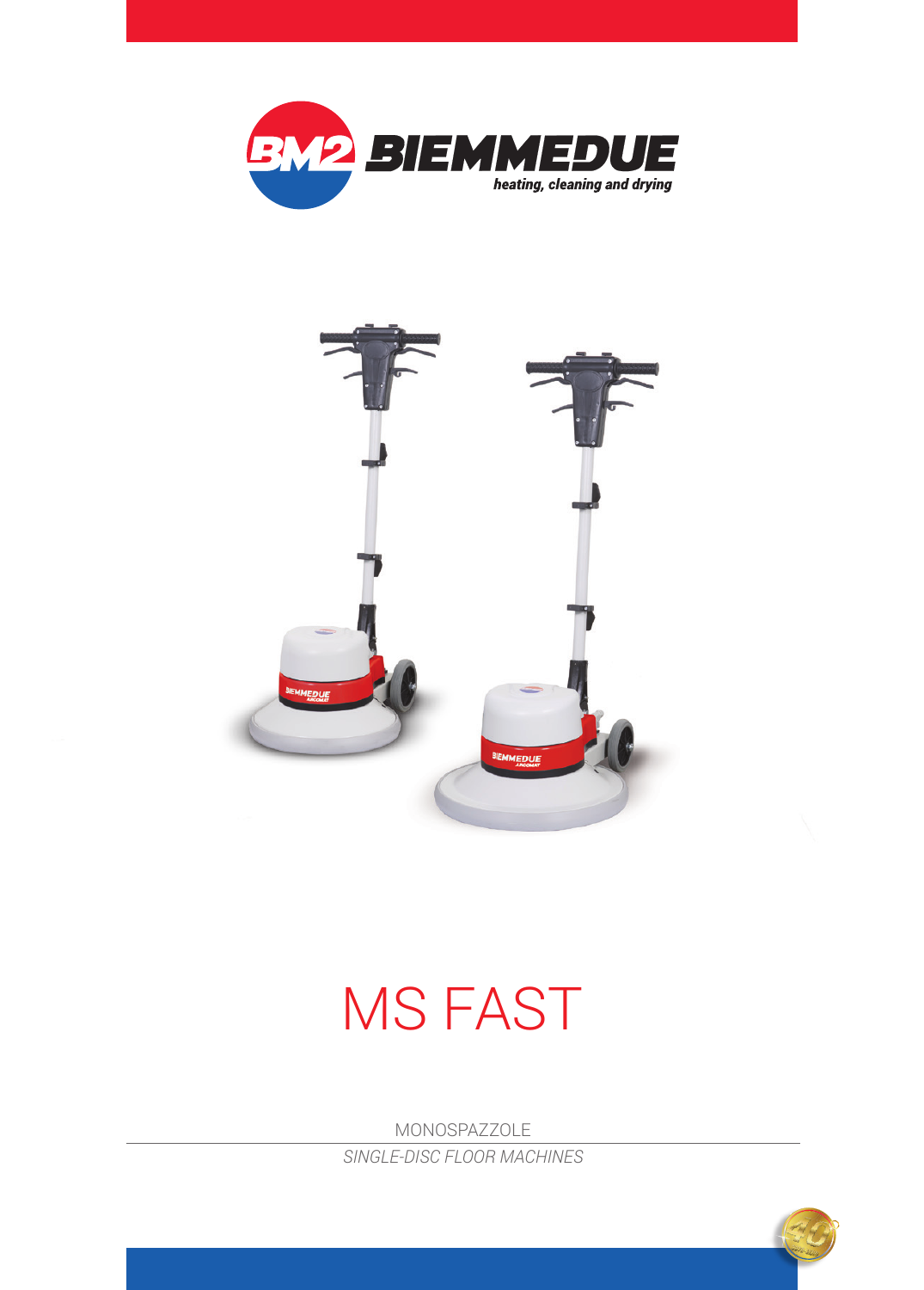## MS FAST

- Potente gruppo motore-riduttore che consente una capacità di rotazione ad alta velocità.
- $\bullet$  Il posizionamento perfetto del gruppo motoreriduttore, costruito utilizzando tre ingranaggi planetari in acciaio temperato e cuscinetti a sfere sovradimensionate , garantisce alla macchina stabilità e precisione del movimento ed una elevata affidabilità.
- $\bullet$  Buon bilanciamento e facilità di utilizzo.
- $\bullet$  Adatta per la manutenzione e la lucidatura delle superfici nonché per donare brillantezza ai pavimenti cerati.
- Il diametro maggiore di tutti della MS 20 FAST è adatto per il trattamento e la brillantatura di grandi superfici nel minor tempo.
- *Extra powerful motor-gearbox group brings ample capacity for high speed rotation of brush and pad driver.*
- *The perfect positioning of motor-gearbox group which are in turn constructed using 3 planetary gears in tempered steel and over-sized ball bearings, provide unsurpassed stability, precision of movement and durability.*
- *Well-balanced and easy to use.*
- *Suitable for maintenance and polishing of untreated as well as waxed floors to bring out the most brilliant shine.*
- *The larger working diameter of MS 20 FAST is specifically adapted for the treatment and polishing of large areas in less time.*

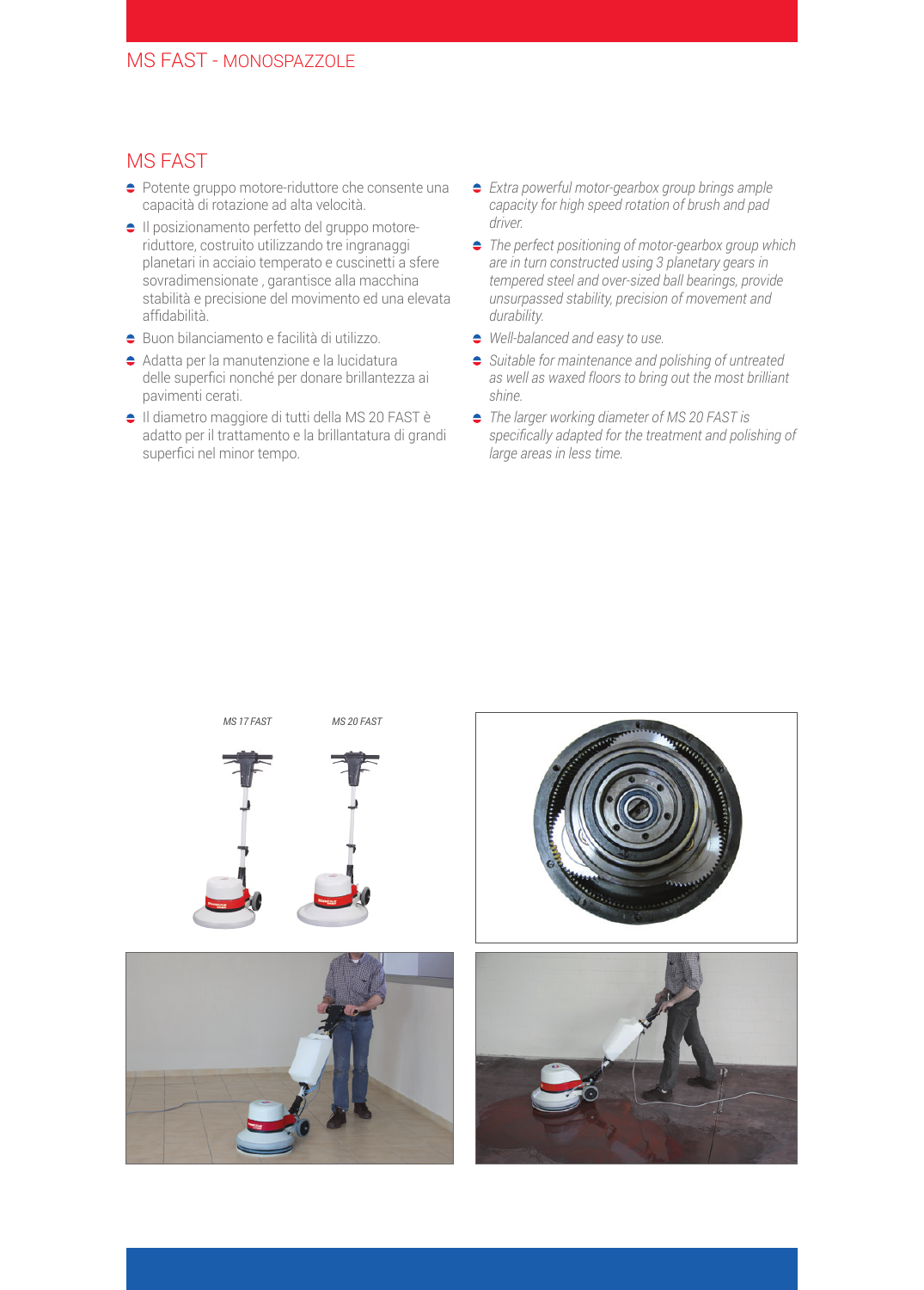## ACCESSORI A RICHIESTA/ *ACCESSORIES ON DEMAND*

|                                                         | MOD.        | COD.                              | <b>DESCRIZIONE - DESCRIPTION</b>                                                                                                                                                                                                                                                                                                                             |                                                                                      |                                                 |  |  |  |
|---------------------------------------------------------|-------------|-----------------------------------|--------------------------------------------------------------------------------------------------------------------------------------------------------------------------------------------------------------------------------------------------------------------------------------------------------------------------------------------------------------|--------------------------------------------------------------------------------------|-------------------------------------------------|--|--|--|
| SERBATOIO 9 LITRI- DETERGENT TANK 9 LITRES              |             |                                   |                                                                                                                                                                                                                                                                                                                                                              |                                                                                      |                                                 |  |  |  |
|                                                         | Tutti - All | 004.500                           | ●<br>Leva dosaggio diretto<br>٠<br>Può contenere acqua e / o detergente<br>Ampio ingresso per un comodo riempimento<br>Scarico diretto sulla spazzola per una distribuzione uniforme<br>٠<br><b>C</b> Direct dosage lever<br>Can hold water and/or detergent<br>Large inlet for convenient filling<br>• Drains directly onto the brush for even distribution |                                                                                      |                                                 |  |  |  |
| PESO AGGIUNTIVO ESTERNO<br><b>EXTERNAL EXTRA WEIGHT</b> |             |                                   |                                                                                                                                                                                                                                                                                                                                                              | DISCO TRASCINATORE AD ALTA VELOCITÀ PER PAD<br><b>HIGH SPEED DISC DRIVER FOR PAD</b> |                                                 |  |  |  |
| Cod. 004.525 10kg                                       |             |                                   | Cod. 004.602 17"                                                                                                                                                                                                                                                                                                                                             |                                                                                      |                                                 |  |  |  |
|                                                         |             |                                   |                                                                                                                                                                                                                                                                                                                                                              | Cod. 004.508 20"                                                                     |                                                 |  |  |  |
| <b>SPAZZOLA LAVARE</b><br><b>SCRUBBING BRUSH</b>        |             | SPAZZOLA MOQUETTE<br>CARPET BRUSH |                                                                                                                                                                                                                                                                                                                                                              |                                                                                      | SPAZZOLA ABRASIVA TYNEX<br>ABRASIVE TYNEX BRUSH |  |  |  |
|                                                         |             |                                   |                                                                                                                                                                                                                                                                                                                                                              |                                                                                      |                                                 |  |  |  |
| Cod. 004.506 13"                                        |             | Cod. 004.510 13"                  |                                                                                                                                                                                                                                                                                                                                                              |                                                                                      | Cod. 004.518 13"                                |  |  |  |
| Cod. 004.568 17"                                        |             | Cod. 004.512 17"                  |                                                                                                                                                                                                                                                                                                                                                              |                                                                                      | Cod. 004.520 17"                                |  |  |  |
| Cod. 004.509 20"                                        |             | Cod. 004.513 20"                  |                                                                                                                                                                                                                                                                                                                                                              |                                                                                      | Cod. 004.521 20"                                |  |  |  |

## ALTRI ACCESSORI A RICHIESTA VEDI PAG 193 *OTHERS ACCESSORIES ON DEMAND SEE PAG 193*